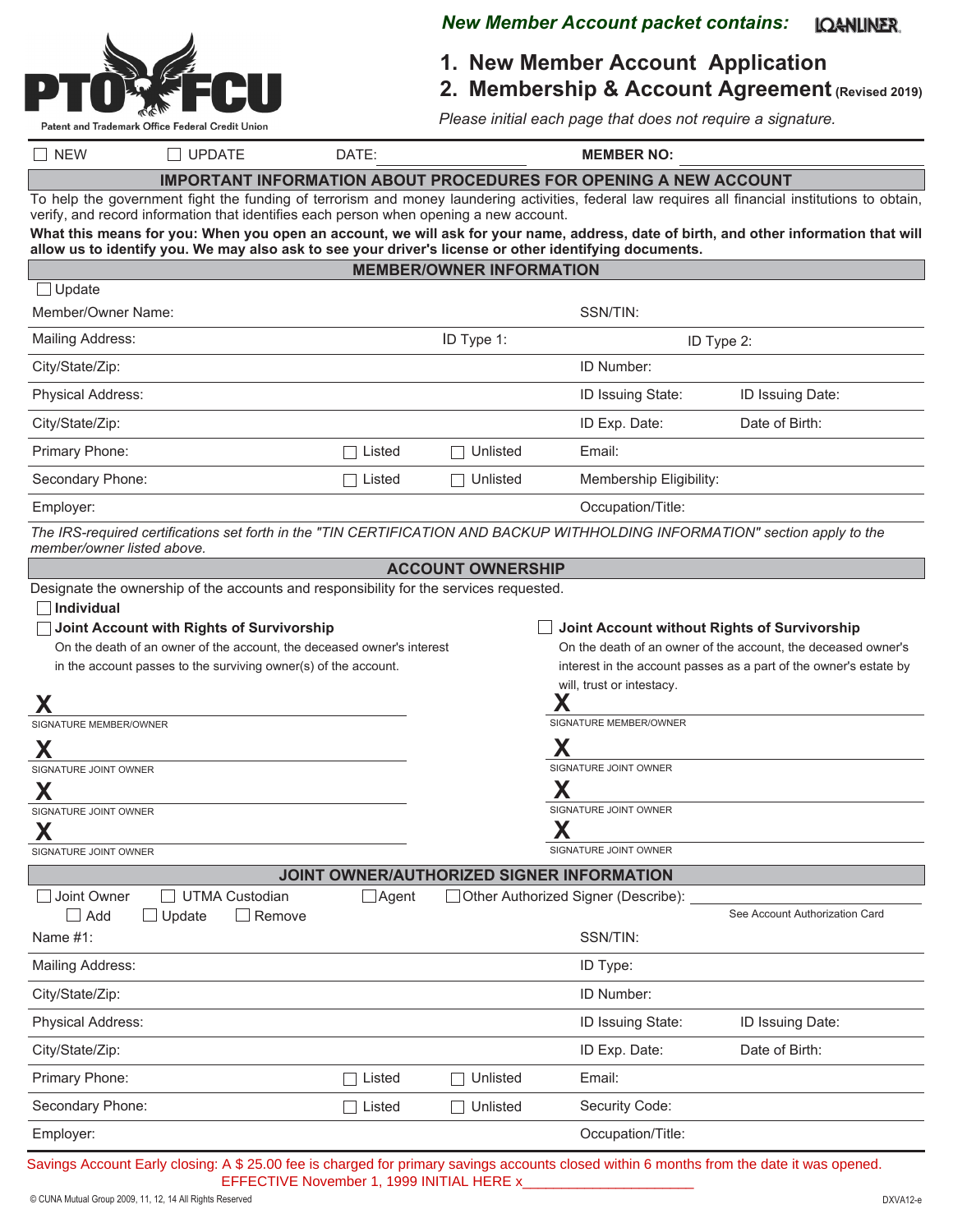| <b>JOINT OWNER/AUTHORIZED SIGNER INFORMATION (continued)</b>                                                                               |                                                                |                         |                                |                                                                                                                      |  |  |
|--------------------------------------------------------------------------------------------------------------------------------------------|----------------------------------------------------------------|-------------------------|--------------------------------|----------------------------------------------------------------------------------------------------------------------|--|--|
| Joint Owner<br>Agent<br>$\Box$ Add<br>Update<br>$\exists$ Remove                                                                           | Other Authorized Signer (Describe):                            |                         | See Account Authorization Card |                                                                                                                      |  |  |
| Name #2:                                                                                                                                   |                                                                |                         | SSN/TIN:                       |                                                                                                                      |  |  |
| Mailing Address:                                                                                                                           |                                                                |                         | ID Type:                       |                                                                                                                      |  |  |
| City/State/Zip:                                                                                                                            |                                                                |                         | ID Number:                     |                                                                                                                      |  |  |
| Physical Address:                                                                                                                          |                                                                |                         | ID Issuing State:              | ID Issuing Date:                                                                                                     |  |  |
| City/State/Zip:                                                                                                                            |                                                                |                         | ID Exp. Date:                  | Date of Birth:                                                                                                       |  |  |
| Primary Phone:                                                                                                                             | Listed                                                         | Unlisted                | Email:                         |                                                                                                                      |  |  |
| Secondary Phone:                                                                                                                           | Listed                                                         | Unlisted                | Security Code:                 |                                                                                                                      |  |  |
| Employer:                                                                                                                                  |                                                                |                         | Occupation/Title:              |                                                                                                                      |  |  |
| Joint Owner<br>Agent<br>$\Box$ Add<br>Update<br>Remove                                                                                     | Other Authorized Signer (Describe):                            |                         | See Account Authorization Card |                                                                                                                      |  |  |
| Name $#3$ :                                                                                                                                |                                                                |                         | SSN/TIN:                       |                                                                                                                      |  |  |
| Mailing Address:                                                                                                                           |                                                                |                         | ID Type:                       |                                                                                                                      |  |  |
| City/State/Zip:                                                                                                                            |                                                                |                         | ID Number:                     |                                                                                                                      |  |  |
| Physical Address:                                                                                                                          |                                                                |                         | ID Issuing State:              | ID Issuing Date:                                                                                                     |  |  |
| City/State/Zip:                                                                                                                            |                                                                |                         | ID Exp. Date:                  | Date of Birth:                                                                                                       |  |  |
| Primary Phone:                                                                                                                             | Listed                                                         | Unlisted                | Email:                         |                                                                                                                      |  |  |
| Secondary Phone:                                                                                                                           | Listed                                                         | Unlisted                | Security Code:                 |                                                                                                                      |  |  |
| Employer:                                                                                                                                  |                                                                |                         | Occupation/Title:              |                                                                                                                      |  |  |
|                                                                                                                                            |                                                                | <b>ACCOUNT TYPES</b>    |                                |                                                                                                                      |  |  |
| Share/Savings:                                                                                                                             | Add                                                            | Remove                  | Money Market:                  | Add<br>Remove                                                                                                        |  |  |
| Share Draft/Checking:                                                                                                                      | Add                                                            | Remove                  |                                | Add<br>Remove                                                                                                        |  |  |
| Share Certificate/Certificate:                                                                                                             | Add                                                            | Remove<br>Other:        |                                | П<br>Add<br>Remove                                                                                                   |  |  |
|                                                                                                                                            |                                                                | <b>ACCOUNT SERVICES</b> |                                |                                                                                                                      |  |  |
| ATM Card:                                                                                                                                  | Add<br>$\mathcal{L}$                                           | Remove                  | <b>Overdraft Protection</b>    | $\Box$ Update                                                                                                        |  |  |
| Debit Card:                                                                                                                                | Add<br>$\perp$                                                 | Remove                  | Indicate transfer priority:    |                                                                                                                      |  |  |
| Audio Response: _________________________                                                                                                  | Add<br>$\Box$                                                  | Remove                  |                                |                                                                                                                      |  |  |
|                                                                                                                                            | Add<br>⊔                                                       | Remove                  |                                | 2. $\overline{\phantom{a}}$                                                                                          |  |  |
| Mobile Banking: ___________________________                                                                                                | Add<br>$\Box$                                                  | Remove                  |                                | 3.                                                                                                                   |  |  |
|                                                                                                                                            | Add<br>$\Box$                                                  | Remove<br>4.            |                                | and the state of the state of the state of the state of the state of the state of the state of the state of the      |  |  |
|                                                                                                                                            | $\Box$ Add                                                     | Remove                  |                                |                                                                                                                      |  |  |
| <b>ACCOUNT DESIGNATIONS</b>                                                                                                                |                                                                |                         |                                |                                                                                                                      |  |  |
| Payable on Death (POD)/Trust Account<br>All Accounts                                                                                       |                                                                |                         |                                |                                                                                                                      |  |  |
| $\Box$ Add<br>$\Box$ Update<br>$\Box$ Add<br>$\Box$ Remove<br>$\Box$ Update<br>$\Box$ Remove<br>Beneficiary/POD Payee:                     |                                                                |                         |                                |                                                                                                                      |  |  |
| <u> 1989 - Johann Barn, mars ann an t-Amhain Aonaich an t-Aonaich an t-Aonaich ann an t-Aonaich ann an t-Aonaich</u><br>Street:<br>Street: |                                                                |                         |                                |                                                                                                                      |  |  |
| City/State/Zip:<br>City/State/Zip:                                                                                                         |                                                                |                         |                                |                                                                                                                      |  |  |
| <u> 1980 - Johann Barbara, martin d</u><br>$\Box$ Agency<br>Name of Agent:<br><u> 1980 - Andrea Andrew Maria (h. 1980).</u>                |                                                                |                         |                                |                                                                                                                      |  |  |
| Signature:                                                                                                                                 |                                                                |                         | Date:                          |                                                                                                                      |  |  |
|                                                                                                                                            | <u> 1989 - Johann Stein, markin al-Amerikaansk politiker (</u> |                         |                                | <u> 1980 - Andrea Station Barbara, politik eta provincia eta provincia eta provincia eta provincia eta provincia</u> |  |  |
|                                                                                                                                            | All Accounts                                                   |                         |                                |                                                                                                                      |  |  |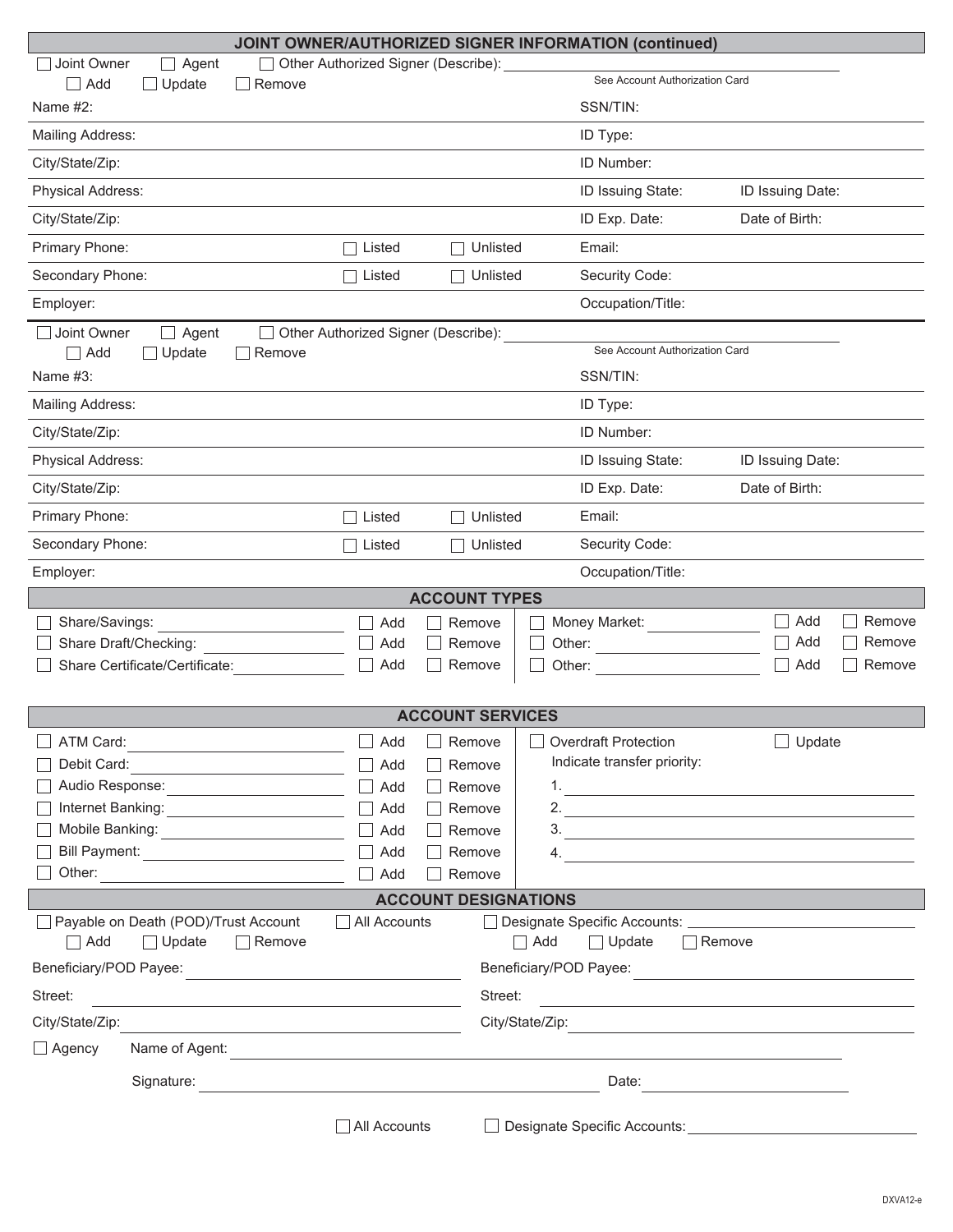|                                                                                                                                                                                                                                                                                                                                                                                                                                                                                                                                                                                                                                                                                                                                                                                                                                                                                                                                                                                                                                                                                                                                                                                                                                                                                                                                                                                                                                                                                                                                                                                                                | UTMA CUSTODIAL DESIGNATION AND INFORMATION                                                                            |                                                                                                                                                                                                                                |      |  |
|----------------------------------------------------------------------------------------------------------------------------------------------------------------------------------------------------------------------------------------------------------------------------------------------------------------------------------------------------------------------------------------------------------------------------------------------------------------------------------------------------------------------------------------------------------------------------------------------------------------------------------------------------------------------------------------------------------------------------------------------------------------------------------------------------------------------------------------------------------------------------------------------------------------------------------------------------------------------------------------------------------------------------------------------------------------------------------------------------------------------------------------------------------------------------------------------------------------------------------------------------------------------------------------------------------------------------------------------------------------------------------------------------------------------------------------------------------------------------------------------------------------------------------------------------------------------------------------------------------------|-----------------------------------------------------------------------------------------------------------------------|--------------------------------------------------------------------------------------------------------------------------------------------------------------------------------------------------------------------------------|------|--|
| The account(s) listed in the "ACCOUNT TYPE" section is/are held by:                                                                                                                                                                                                                                                                                                                                                                                                                                                                                                                                                                                                                                                                                                                                                                                                                                                                                                                                                                                                                                                                                                                                                                                                                                                                                                                                                                                                                                                                                                                                            |                                                                                                                       |                                                                                                                                                                                                                                |      |  |
| Custodian 1:                                                                                                                                                                                                                                                                                                                                                                                                                                                                                                                                                                                                                                                                                                                                                                                                                                                                                                                                                                                                                                                                                                                                                                                                                                                                                                                                                                                                                                                                                                                                                                                                   | Custodian 2:                                                                                                          |                                                                                                                                                                                                                                |      |  |
|                                                                                                                                                                                                                                                                                                                                                                                                                                                                                                                                                                                                                                                                                                                                                                                                                                                                                                                                                                                                                                                                                                                                                                                                                                                                                                                                                                                                                                                                                                                                                                                                                |                                                                                                                       |                                                                                                                                                                                                                                |      |  |
| Address: 2008 - 2008 - 2008 - 2010 - 2010 - 2010 - 2010 - 2010 - 2010 - 2010 - 2010 - 2010 - 2010 - 2010 - 20                                                                                                                                                                                                                                                                                                                                                                                                                                                                                                                                                                                                                                                                                                                                                                                                                                                                                                                                                                                                                                                                                                                                                                                                                                                                                                                                                                                                                                                                                                  |                                                                                                                       | Address:                                                                                                                                                                                                                       |      |  |
| Address: Note and the contract of the contract of the contract of the contract of the contract of the contract of the contract of the contract of the contract of the contract of the contract of the contract of the contract                                                                                                                                                                                                                                                                                                                                                                                                                                                                                                                                                                                                                                                                                                                                                                                                                                                                                                                                                                                                                                                                                                                                                                                                                                                                                                                                                                                 |                                                                                                                       | Address: Note that the contract of the contract of the contract of the contract of the contract of the contract of the contract of the contract of the contract of the contract of the contract of the contract of the contrac |      |  |
|                                                                                                                                                                                                                                                                                                                                                                                                                                                                                                                                                                                                                                                                                                                                                                                                                                                                                                                                                                                                                                                                                                                                                                                                                                                                                                                                                                                                                                                                                                                                                                                                                |                                                                                                                       |                                                                                                                                                                                                                                |      |  |
|                                                                                                                                                                                                                                                                                                                                                                                                                                                                                                                                                                                                                                                                                                                                                                                                                                                                                                                                                                                                                                                                                                                                                                                                                                                                                                                                                                                                                                                                                                                                                                                                                |                                                                                                                       |                                                                                                                                                                                                                                |      |  |
|                                                                                                                                                                                                                                                                                                                                                                                                                                                                                                                                                                                                                                                                                                                                                                                                                                                                                                                                                                                                                                                                                                                                                                                                                                                                                                                                                                                                                                                                                                                                                                                                                |                                                                                                                       | SSN/TIN: $\qquad \qquad \qquad$                                                                                                                                                                                                |      |  |
| as custodian(s) for                                                                                                                                                                                                                                                                                                                                                                                                                                                                                                                                                                                                                                                                                                                                                                                                                                                                                                                                                                                                                                                                                                                                                                                                                                                                                                                                                                                                                                                                                                                                                                                            | <u> 1980 - Johann Barn, mars ann an t-Amhain Aonaich an t-Aonaich an t-Aonaich an t-Aonaich an t-Aonaich an t-Aon</u> | (Minor), (Minor's SSN/TIN), (Minors Age)                                                                                                                                                                                       |      |  |
| under the Virginia Uniform Transfers to Minors Act.                                                                                                                                                                                                                                                                                                                                                                                                                                                                                                                                                                                                                                                                                                                                                                                                                                                                                                                                                                                                                                                                                                                                                                                                                                                                                                                                                                                                                                                                                                                                                            |                                                                                                                       |                                                                                                                                                                                                                                |      |  |
|                                                                                                                                                                                                                                                                                                                                                                                                                                                                                                                                                                                                                                                                                                                                                                                                                                                                                                                                                                                                                                                                                                                                                                                                                                                                                                                                                                                                                                                                                                                                                                                                                | UTMA DESIGNATION OF SUCCESSOR CUSTODIAN                                                                               |                                                                                                                                                                                                                                |      |  |
| Pursuant to the Virginia Uniform Transfers to Minors Act, I hereby designate:<br>successor custodian(s) for all accounts listed in the "ACCOUNT TYPE" section. This designation shall take effect only upon my death,<br>resignation, incapacity or removal.                                                                                                                                                                                                                                                                                                                                                                                                                                                                                                                                                                                                                                                                                                                                                                                                                                                                                                                                                                                                                                                                                                                                                                                                                                                                                                                                                   |                                                                                                                       |                                                                                                                                                                                                                                |      |  |
| X                                                                                                                                                                                                                                                                                                                                                                                                                                                                                                                                                                                                                                                                                                                                                                                                                                                                                                                                                                                                                                                                                                                                                                                                                                                                                                                                                                                                                                                                                                                                                                                                              |                                                                                                                       | <u> 1989 - Johann Barbara, martxa alemaniar amerikan personal (h. 1989).</u>                                                                                                                                                   |      |  |
| Signature of Custodian                                                                                                                                                                                                                                                                                                                                                                                                                                                                                                                                                                                                                                                                                                                                                                                                                                                                                                                                                                                                                                                                                                                                                                                                                                                                                                                                                                                                                                                                                                                                                                                         | Date<br>Witness                                                                                                       |                                                                                                                                                                                                                                | Date |  |
|                                                                                                                                                                                                                                                                                                                                                                                                                                                                                                                                                                                                                                                                                                                                                                                                                                                                                                                                                                                                                                                                                                                                                                                                                                                                                                                                                                                                                                                                                                                                                                                                                | TIN CERTIFICATION AND BACKUP WITHHOLDING INFORMATION                                                                  |                                                                                                                                                                                                                                |      |  |
| Under penalties of perjury, I certify that:<br>(1) The number shown on this form is my correct taxpayer identification number (or I am waiting for a number to be issued), and<br>$\Box$ (2) I am not subject to backup withholding because: (a) I am exempt from backup withholding, or (b) I have not been notified by<br>the Internal Revenue Service (IRS) that I am subject to backup withholding as a result of a failure to report all interest or<br>dividends, or (c) the IRS has notified me that I am no longer subject to backup withholding, and<br>(3) I am a U.S. citizen or other U.S. person. For federal tax purposes, you are considered a U.S. person if you are: an individual<br>who is a U.S. citizen or U.S. resident alien; a partnership, corporation, company, or association created or organized in the<br>United States or under the laws of the United States; an estate (other than a foreign estate); or a domestic trust (as defined in<br>Regulations Section 301.7701-7).<br>(4) The FATCA code(s) entered on this form (if any) indicating that I am exempt from FATCA reporting is correct.<br>Certification Instructions. Check the box for item 2 above if you have been notified by the IRS that you are currently subject to backup<br>withholding because you have failed to report all interest and dividends on your tax return. By checking this box, this serves to strike out the<br>language related to underreporting. Complete a W-8 BEN if you are not a U.S. person. If a W-8 BEN is completed, your signature does not<br>serve to certify this section. | <u> 1989 - Johann Barn, amerikansk politiker (</u>                                                                    |                                                                                                                                                                                                                                |      |  |
|                                                                                                                                                                                                                                                                                                                                                                                                                                                                                                                                                                                                                                                                                                                                                                                                                                                                                                                                                                                                                                                                                                                                                                                                                                                                                                                                                                                                                                                                                                                                                                                                                |                                                                                                                       | Exemption from FATCA reporting code (if any) _________                                                                                                                                                                         |      |  |
|                                                                                                                                                                                                                                                                                                                                                                                                                                                                                                                                                                                                                                                                                                                                                                                                                                                                                                                                                                                                                                                                                                                                                                                                                                                                                                                                                                                                                                                                                                                                                                                                                | <b>AUTHORIZATION</b>                                                                                                  |                                                                                                                                                                                                                                |      |  |
| By signing or otherwise authenticating, I/we agree to the terms and conditions of the Membership and Account Agreement, Truth-in-Savings<br>Disclosure, Privacy Disclosure, Funds Availability Policy Disclosure, if applicable, and to any amendment the Credit Union makes from time to                                                                                                                                                                                                                                                                                                                                                                                                                                                                                                                                                                                                                                                                                                                                                                                                                                                                                                                                                                                                                                                                                                                                                                                                                                                                                                                      |                                                                                                                       |                                                                                                                                                                                                                                |      |  |

Disclosure, Privacy Disclosure, Funds Availability Policy Disclosure, if applicable, and to any amendment the Credit Union makes from time to time which are incorporated herein. I/We acknowledge receipt of the agreements and disclosures applicable to the accounts and services requested herein. If an access card or EFT service is requested and provided, I/we agree to the terms of and acknowledge receipt of the Electronic Fund Transfers Agreement and Disclosure. All of the terms, conditions, form of account ownership, account selection and other information indicated on this document applies to all of the accounts listed unless the credit union is notified in writing of a change. I/We agree that any updates identified herein amend the previously signed Member Services Request(s), and are subject to the terms and conditions of the applicable disclosures noted above.

*The Internal Revenue Service does not require your consent to any provision of this document other than the certifications required to avoid backup withholding.*

| Member/Owner<br><u>  x</u>                                                                                                     | Date | Joint Owner/Authorized Signer<br>Date<br>л |
|--------------------------------------------------------------------------------------------------------------------------------|------|--------------------------------------------|
| Joint Owner/Authorized Signer                                                                                                  | Date | Joint Owner/Authorized Signer<br>Date<br>л |
| <b>FOR CREDIT UNION USE ONLY</b><br>Date of Membership:<br>Opened/Approved By:<br><b>BOD Member Verification:</b>              |      | Membership Eligibility:                    |
| Verification List(s) Checked: $\Box$ OFAC<br>$\Box$ Other:<br>List Verification Completion Date:<br>By:                        |      |                                            |
| <b>Reports Checked:</b><br>$\Box$ Credit Report<br>□ Check Verification Report<br>Overdraft Protection Opt-in Completion Date: |      | $\Box$ Other:                              |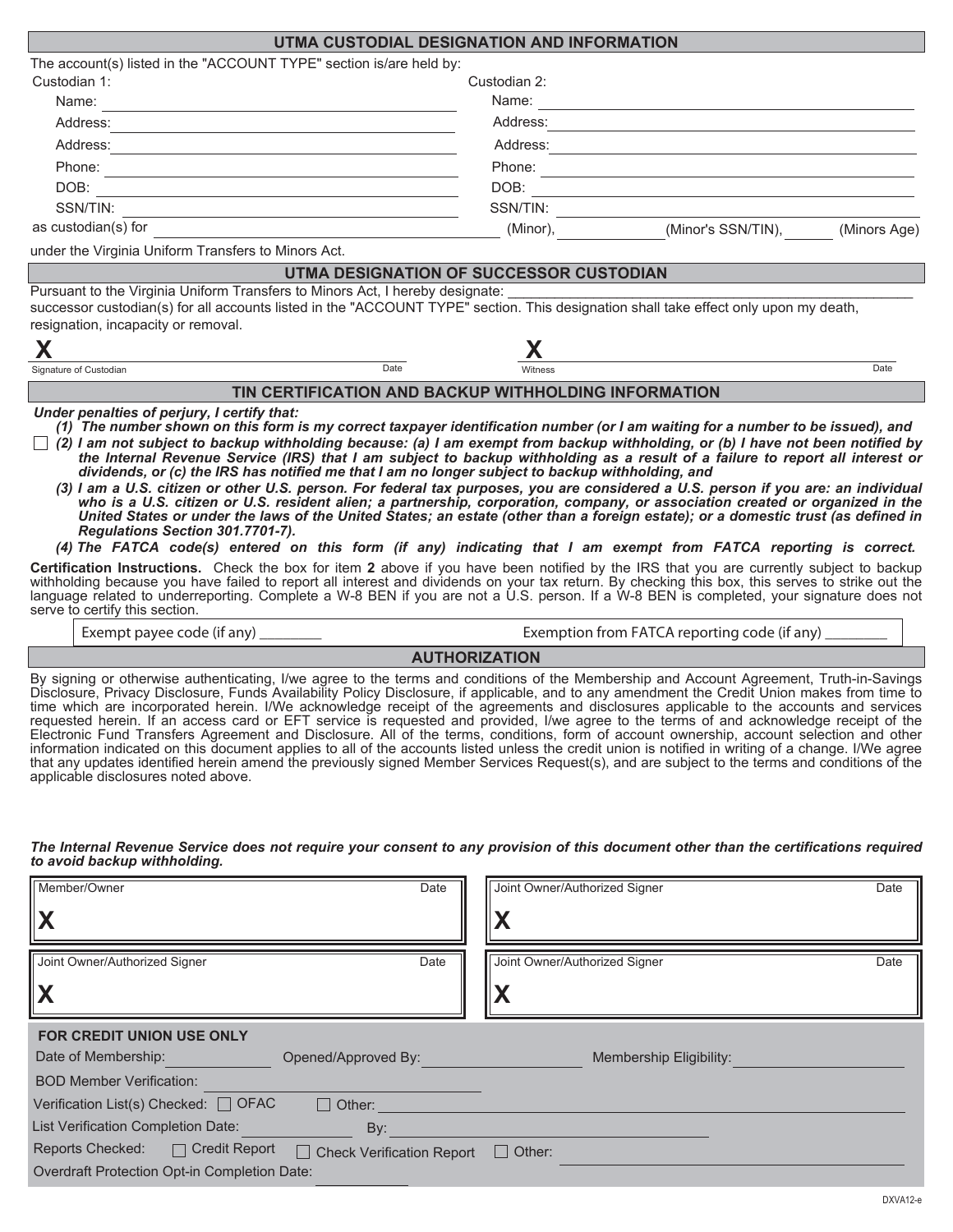**Governing Law:** This Agreement is governed by the Bylaws of the Patent & Trademark Office Federal Credit Union, federal laws and regulations, the laws, including applicable principles of contract law, and regulations of the state in which the Patent & Trademark Office Federal Credit Union's main office is located, and local clearinghouse rules, as amended from time to time. To the extent permitted by applicable law, you agree that any legal action regarding this Agreement shall be brought in the county in which the Patent & Trademark Office Federal Credit Union is located.

# \*\*\*\*\*\*\*\*\*\*\*\*\*\*\*\*\*\*\*\*\*\*\*\*\*\*\*\*\*\*\*\*\*\*\*\*\*\*\*\*\*\*\*\*\*\*\*\*\*\*\*\*\*\*\*\*\*\*\*\*\*\*\*\*\*\*\*\*\*\*\*\*\*\*\*\*\*\*\*\*\*\*\*\*\*\*\*\*

By signing below, I/we certify that the information on the Account Card (front and back) is complete, and I/we agree to the terms and conditions of the Membership Account Agreement and Account Card, the Truth-in-Savings Disclosure (Rate and Fee Schedule) and to any amendment the Patent & Trademark Office Federal Credit Union makes from time to time, which are incorporated herein. I/we acknowledge receipt of a copy of the Agreement and Disclosures. *The Internal Revenue Service does not require your consent to any provision of this document other than the certifications required to avoid backup withholding.*

| X<br><u> 1989 - Andrea Andrew Maria (h. 1989).</u>                                                                  |      | X                         |                                          |  |
|---------------------------------------------------------------------------------------------------------------------|------|---------------------------|------------------------------------------|--|
| Signature                                                                                                           | Date | Signature                 | Date                                     |  |
| X                                                                                                                   |      | $X$ <sub>1</sub>          |                                          |  |
| Signature                                                                                                           | Date | Signature                 | Date                                     |  |
|                                                                                                                     |      | <b>NOTARY INFORMATION</b> |                                          |  |
| <b>Complete if required by your Credit Union:</b>                                                                   |      |                           |                                          |  |
| I certify that the information provided above is my true and correct identity information.                          |      |                           |                                          |  |
| Signed                                                                                                              |      |                           |                                          |  |
|                                                                                                                     |      | MEMBER/OWNER              | <b>DATE</b>                              |  |
| Signed_                                                                                                             |      |                           |                                          |  |
|                                                                                                                     |      | JOINT OWNER               | <b>DATE</b>                              |  |
|                                                                                                                     |      |                           |                                          |  |
|                                                                                                                     |      |                           |                                          |  |
| This person(s) named hereon personally came before me and signed above on this, the<br>$\frac{1}{\text{day of}}$ 20 |      |                           | <b>PLACE NOTARY</b><br><b>SEAL BELOW</b> |  |
| My commission expires on $\qquad \qquad .20$ .                                                                      |      |                           |                                          |  |
| NOTARY SIGNATURE                                                                                                    |      |                           |                                          |  |
| PRINTED SIGNATURE                                                                                                   |      |                           |                                          |  |

*Revised January 2018*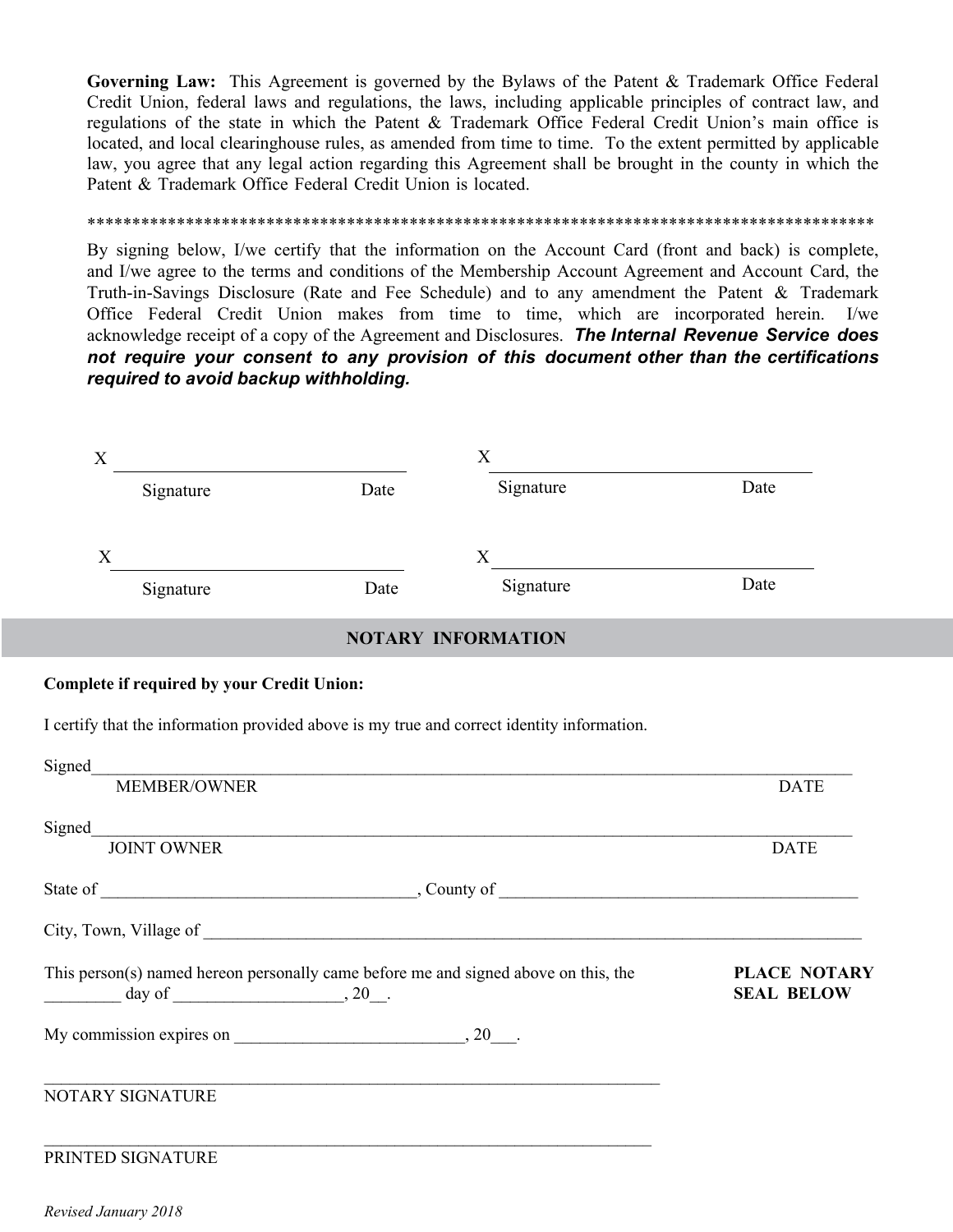

# **PATENT & TRADEMARK OFFICE FEDERAL CREDIT UNION**

# **MEMBERSHIP AND ACCOUNT AGREEMENT**

This Agreement covers your rights and responsibilities concerning your accounts and the rights and responsibilities of the Credit Union providing this Agreement (Credit Union). In this Agreement, the words "you," "your," and "yours" mean anyone who signs an Account Card, Account Change Card, or any other account opening document (Account Card), or for whom membership and/or service requests are approved through the Credit Union's online application and authentication process. The words "we," "us," and "our" mean the Credit Union. The word "account" means any one or more share or deposit accounts you have with the Credit Union.

Your account type(s) and ownership features are designated by you on your Account Card or through the Credit Union's online application and authentication process. By signing an Account Card or authenticating your request, each of you, jointly and severally, agree to the terms and conditions in this Agreement, and any Account Card, Funds Availability Policy Disclosure, Truth-in-Savings Disclosure, Electronic Fund Transfers Agreement and Disclosure, Privacy Disclosure, or Account Receipt accompanying this Agreement, the Credit Union Bylaws or Code of Regulations (Bylaws), Credit Union policies, and any amendments made to these documents from time to time that collectively govern your membership, accounts and services.

**IMPORTANT INFORMATION ABOUT PROCEDURES FOR OPENING A NEW ACCOUNT -** To help the government fight the funding of terrorism and money laundering activities, Federal law requires all financial institutions to obtain, verify, and record information that identifies each person who opens an account.

What this means for you: When you open an account, we will ask for your name, address, date of birth, if applicable, and other information that will allow us to identify you. We may also ask to see your driver's license or other identifying documents.

**1. MEMBERSHIP ELIGIBILITY -** To join the Credit Union, you must meet the membership requirements, including purchase and maintenance of the minimum required share(s) (hereinafter membership share) and/or paying a membership fee as set forth in the Credit Union's bylaws. You authorize us to check your account, credit and employment history, and obtain reports from third parties, including credit reporting agencies, to verify your eligibility for the accounts, products and services you request and for other accounts, products, or services we may offer you or for which you may qualify.

**2. INDIVIDUAL ACCOUNTS -** An individual account is an account owned by one member who has qualified for credit union membership. If the account owner dies, the interest passes, subject to applicable law, to the account owner's estate or Payable on Death (POD) beneficiary/payee or trust beneficiary, subject to other provisions of this Agreement governing our protection for honoring transfer and withdrawal requests of an owner or owner's agent prior to notice of an owner's death, any security interest or pledge granted by the account owner, and our statutory lien rights.

**3. JOINT ACCOUNTS -** A joint account is an account owned by two or more persons.

**a**. **Rights of Survivorship.** For a joint account, the existence or nonexistence of rights of survivorship shall be established by designation on the Account Card or documented through the Credit Union's online application and authentication process. If the Account Card designation is "Joint Account With Rights of Survivorship," then, on the death of an owner of the account, the deceased owner's interest in the account passes to the surviving owner(s) of the account. If the designation is "Joint Account Without Rights of Survivorship," then, on the death of an owner of the account, the deceased owner's interest in the account passes as a part of that owner's estate under the deceased owner's will, trust, or by intestacy. If no designation is made on the Account Card or documented through the Credit Union's online application and authentication process or if the designation is unclear, a joint owner's account includes rights of survivorship. A surviving owner's interest is subject to the Credit Union's statutory lien for the deceased owner's obligations, and to any security interest or pledge granted by a deceased owner, even if a surviving owner did not consent to it.

**b.** Control of Joint Accounts. Any owner is authorized and deemed to act for any other owner(s) and may instruct us regarding transactions and other account matters. Each owner guarantees the signature or authenticated request of any other owner(s). Any owner may withdraw or transfer funds, pledge to us all or any part of the shares, or stop payment on items without the consent of the other owner(s). We have no duty to notify any owner(s) about any transaction. We reserve the right to require written consent of all owners for any change to or termination of an account. If we receive written notice of a dispute between owners or inconsistent instructions from them, we may suspend or terminate the account and require a court order or written consent from all owners in order to act.

**c. Joint Account Owner Liability.** If an item deposited in a joint account is returned unpaid, a joint account is overdrawn, or if we do not receive final payment on a transaction, the owners, jointly and severally, are liable to us for any returned item, overdraft, or unpaid amount and for any related fees and charges, regardless of who initiated or benefited from the transaction. If any account owner is indebted to us, we may enforce our rights against any account of the indebted owner, including all funds in the joint account, regardless of who contributed the funds.

**4. POD/TRUST ACCOUNT DESIGNATIONS -** A Payable on Death (POD) account or trust account designation is an instruction to the Credit Union that an individual or joint account so designated is payable to the owner(s) during his, her, or their lifetimes and, when the last account owner dies, is payable to all surviving POD or trust beneficiaries/payees. Accounts payable to more than one surviving beneficiary/payee are owned jointly by such beneficiaries/payees with rights of survivorship. Any POD or trust beneficiary/payee designation shall not apply to Individual Retirement Accounts (IRAs). We are not obligated to notify any beneficiary/payee of the existence of any account nor the vesting of the beneficiary/payee's interest in any account, except as otherwise provided by law. This paragraph does not apply to an account held on behalf of or in the name of a trust.

**5. ACCOUNTS FOR MINORS -** We may require any account established by a minor to be a joint account with an owner who has reached the age of majority under state law and who shall be jointly and severally liable to us for any returned item, overdraft, or unpaid amount on such account and for any related fees and charges. We may pay funds directly to the minor without regard to his or her minority. Unless a guardian or parent is an account owner, the guardian or parent shall not have any account access rights. We have no duty to inquire about the use or purpose of any transaction except as required by applicable law. We will not change the account status when the minor reaches the age of majority unless the change is authorized in writing by all account owners.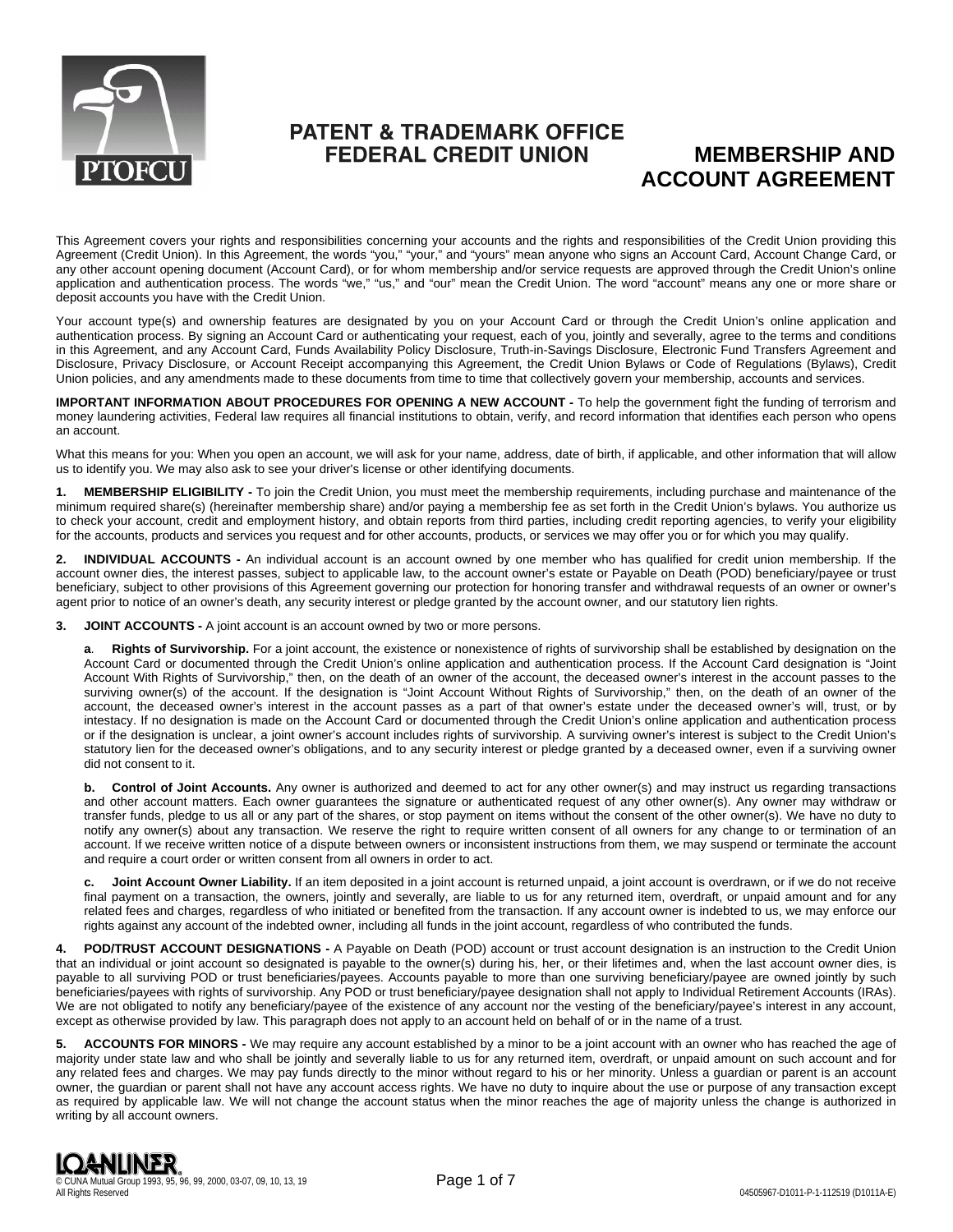**6. UNIFORM TRANSFERS TO MINORS ACCOUNT -** A Uniform Transfers to Minors Account (UTMA) is an individual account created by a custodian who deposits funds as an irrevocable gift to a minor. The minor to whom the gift is made is the beneficiary of the custodial property in the account. The custodian has possession and control of the account for the exclusive right and benefit of the minor and, barring a court order otherwise, is the only party authorized to make deposits, withdrawals, or close the account. We have no duty to inquire about the use or purpose of any transaction except as required by applicable law. If the custodian dies, we may suspend the account until we receive instructions from any person authorized by law to withdraw funds or a court order authorizing withdrawals.

### **7. POWER OF ATTORNEY AND AGENCY DESIGNATION ON AN ACCOUNT**

**a. Power of Attorney.** We have the right to review and approve any form of power of attorney and to require subsequent evidence as to the current effectiveness of any power of attorney, including but not limited to periodic affidavits of any attorney-in-fact.

**b. Agency Designation.** An agency designation on an account is an instruction to us that the owner authorizes another person to make transactions as agent for the account owner regarding the accounts designated. An agent has no ownership interest in the account(s) or credit union voting rights. We have no duty to inquire about the use or purpose of any transaction made by the agent except as required by applicable law.

**8. DEPOSIT OF FUNDS REQUIREMENTS -** Funds may be deposited to any account, in any manner approved by the Credit Union in accordance with the requirements set forth in the Truth-in-Savings Disclosure. Deposits made by mail, at night depositories, or at unstaffed facilities are not our responsibility until we receive them. We reserve the right to refuse or to return any deposit.

**a. Endorsements.** We may accept transfers, checks, drafts, and other items for deposit into any of your accounts if they are made payable to, or to the order of, one or more account owners even if they are not endorsed by all payees. You authorize us to supply missing endorsements of any owners if we choose. If a check, draft, or item that is payable to two or more persons is ambiguous as to whether it is payable to either or both, we may process the check, draft, or item as though it is payable to either person. If an insurance, government, or other check or draft requires an endorsement, we may require endorsement as set forth on the item. Endorsements must be made on the back of the check or draft within 1½ inches of the top edge, although we may accept endorsements outside this space. However, any loss we incur from a delay or processing error resulting from an irregular endorsement or other markings by you or any prior endorser will be your responsibility. If we offer a remote deposit capture service and you have been approved to use the service to make deposits to your account, you agree that, prior to transmitting check or draft images, you will restrictively endorse each original check or draft in accordance with any other agreement with us that governs this service.

**b. Collection of Items.** We act only as your agent and we are not responsible for handling items for deposit or collection beyond the exercise of ordinary care. We are not liable for the loss of an item in transit or the negligence of any correspondent. Each correspondent will only be liable for its own negligence. We may send any item for collection. Items drawn on an institution located outside the United States are handled on a collection basis only. You waive any notice of nonpayment, dishonor, or protest regarding items we purchase or receive for credit or collection to your account. We reserve the right to pursue collection of previously dishonored items at any time, including giving a payor financial institution extra time beyond any midnight deadline limits.

**c. Restrictive Legends.** Some checks and drafts contain restrictive legends or similar limitations on the front of the item. Examples of restrictive legends include "two signatures required," "void after 60 days," and "not valid over \$500.00." We are not liable for payment of any check or draft contrary to a restrictive legend or other limitation contained in or on the item unless we have specifically agreed in writing to the restriction or limitation.

**d. Final Payment.** All checks, drafts, automated clearinghouse (ACH) transfers or other items credited to your account are provisional until we receive final payment. If final payment is not received, we may charge your account for the amount of such items and impose a returned item fee on your account. Any collection fees we incur may be charged to your account. We reserve the right to refuse or return any item or fund transfer.

**e. Direct Deposits.** We may offer direct deposit services, including preauthorized deposits (e.g., payroll checks, Social Security or retirement checks, or other government checks) or preauthorized transfers from other accounts. You must authorize direct deposits or preauthorized transfers by completing a separate authorization document. You must notify us if you wish to cancel or change a direct deposit or preauthorized transfer. Any cancellation or change will become effective once we receive notice from you and have a reasonable period of time to act on your request. If your account is overdrawn, you authorize us to deduct the amount your account is overdrawn from any deposit, including deposits of government payments or benefits. If we are required to reimburse the U.S. Government for any benefit payment directly deposited into your account, we may deduct the amount returned from any of your accounts, unless prohibited by law.

**f. Crediting of Deposits.** Deposits will be credited to your account on the day we consider them received as stated in our Funds Availability Policy Disclosure.

# **9. ACCOUNT ACCESS**

**a. Authorized Signature.** Your signature on the Account Card, or authentication and approval of your account, authorizes your account access. We will not be liable for refusing to honor any item or instruction if we believe the signature is not genuine. If you have authorized the use of a facsimile signature, we may honor any check or draft that appears to bear your facsimile signature, even if it was made by an unauthorized person. You authorize us to honor transactions initiated by a third person to whom you have given your account information, even if you do not authorize a particular transaction.

**b. Access Options.** You may access your account(s) in any manner we permit including, for example, in person at one of our branch offices, at an ATM or point-of-sale device, or by mail, telephone, automatic transfer, internet access or mobile application. We may return as unpaid any check or draft drawn on a form we do not provide, and you are responsible for any losses, expenses or fees we incur as a result of handling such a check or draft. We reserve the right to restrict account withdrawals or transfers from your account, provided that we shall not be liable for any damages arising from any action we take regarding either (i) withdrawals or transfers; or (ii) payments or nonpayments of a check or draft, except for those damages which may arise solely as a result of the Credit Union's negligence. We may refuse to honor a power of attorney if our refusal is conducted in accordance with applicable state law.

**c. Credit Union Examination.** We may disregard any information on any check or draft other than the signature of the drawer, the amount of the item, and any magnetic encoding. You agree that we do not fail to exercise ordinary care in paying an item solely because our procedures do not provide for sight examination of items.

**10. FUND TRANSFERS -** Fund transfers we permit that are subject to Article 4A of the Uniform Commercial Code, such as wire transfers, will be subject to such provisions of the Uniform Commercial Code as enacted by the state where the main office of the Credit Union is located, except as otherwise provided in this Agreement. ACH transfers are subject to rules of the National Automated Clearinghouse Association (NACHA). We may execute certain requests for fund transfers by Fedwire which are subject to the Federal Reserve Board's Regulation J.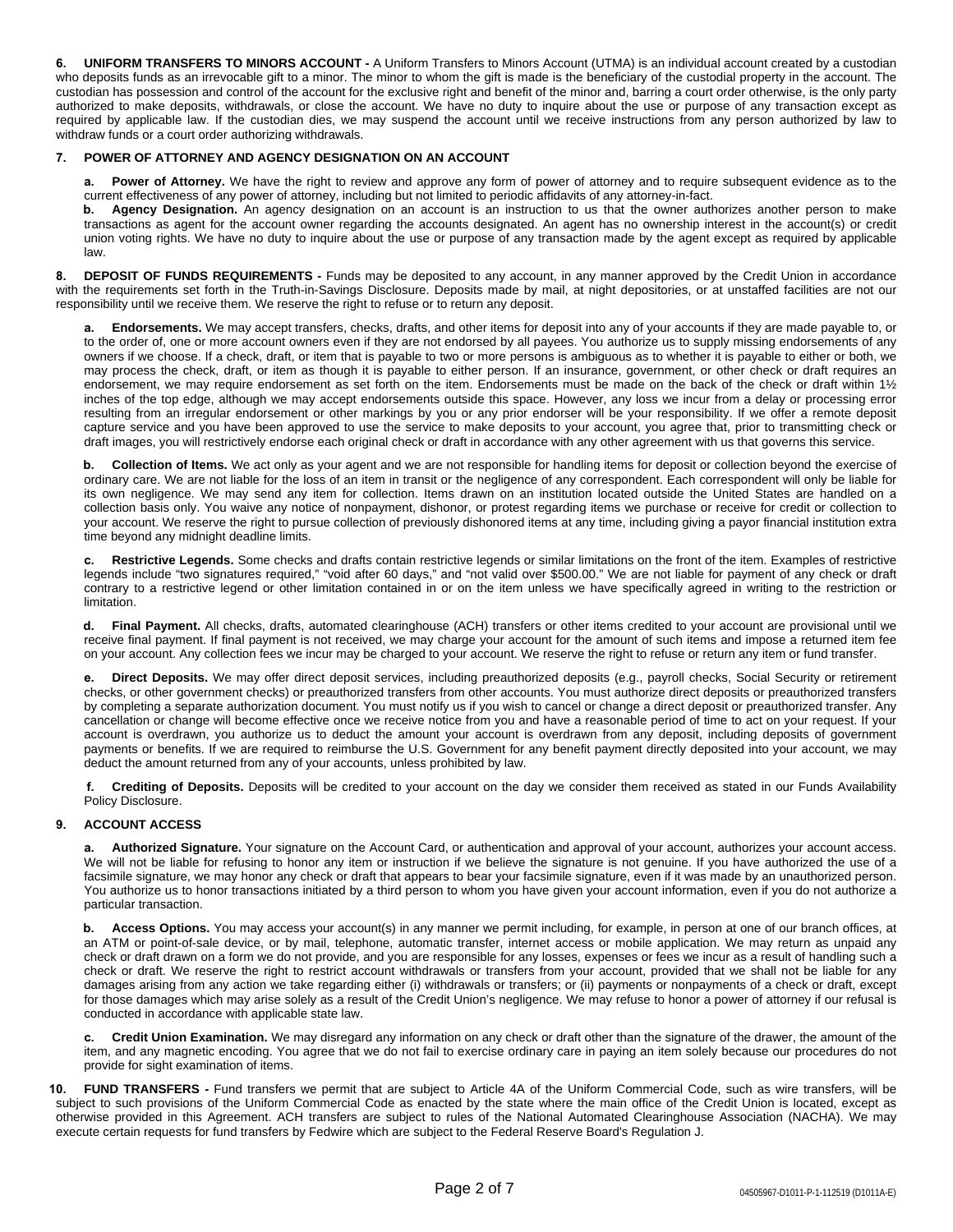**a. Authorization for Transfers/Debiting of Accounts.** You may make or order fund transfers to or from your account. We will debit your account for the amount of a fund transfer from your account and will charge your account for any fees related to the transfer.

**b. Right to Refuse to Make Transfers/Limitation of Liability.** Unless we agree otherwise in writing, we reserve the right to refuse to execute any payment order to transfer funds to or from your account. We are not obligated to execute any payment order to transfer funds out of your account if the amount of the requested transfer plus applicable fees exceeds the available balance in your account. We are not liable for errors, delays, interruptions or transmission failures caused by third parties or circumstances beyond our control including mechanical, electronic or equipment failure. In addition, we will not be liable for consequential, special, punitive or indirect loss or damage you may incur in connection with fund transfers to or from your account.

**c. No Notice Required.** We will not provide you with notice when fund transfers are credited to your account. You will receive notice of such credits on your account statements. You may contact us to determine whether a payment has been received.

Interest Payments. If we fail to properly execute a payment order and such action results in a delay in payment to you, we will pay you dividends or interest, whichever applies to your account, for the period of delay as required by applicable law. You agree that the dividend or interest rate paid to you will be based on the lowest nominal dividend or interest rate we were paying on any account during that period.

**e. Provisional Credit for ACH Transactions.** We may provisionally credit your account for an ACH transfer before we receive final settlement. If we do not receive final settlement, we may reverse the provisional credit or require you to refund us the amount provisionally credited to your account, and the party originating the transfer will not be considered to have paid you.

**f. Payment Order Processing and Cut-off Times.** Payment orders we accept will be executed within a reasonable time of receipt. Unless we have agreed otherwise in writing, a payment order may not necessarily be executed on the date it is received or on a particular date you specify. Cut-off times may apply to the receipt, execution and processing of fund transfers, payment orders, cancellations, and amendments. Fund transfers, payment orders, cancellations, and amendments received after a cut-off time may be treated as having been received on the next fund transfer business day. Information about any cut-off times is available upon request. From time to time, we may need to temporarily suspend processing of a transaction for greater scrutiny or verification in accordance with applicable law. This action may affect settlement or availability of the transaction.

**g. Identifying Information.** If your payment order identifies the recipient and any financial institution by name and account or other identifying number, the Credit Union and any other financial institutions facilitating the transfer may rely strictly on the account or other identifying number, even if the number identifies a different person or financial institution.

**h. Amendments and Cancellations of Payment Orders.** Any account owner may amend or cancel a payment order regardless of whether that person initiated the order. We may refuse requests to amend or cancel a payment order that we believe will expose the Credit Union to liability or loss. Any request to amend or cancel a payment order that we accept will be processed within a reasonable time after it is received. You agree to hold us harmless from and indemnify us for all losses and expenses resulting from any actual or attempted amendment or cancellation of a payment order.

Security Procedures. We may require you to follow a security procedure to execute, amend or cancel a payment order so that we may verify the authenticity of the order, amendment or cancellation. You agree that the security procedure established by separate agreement between you and the Credit Union is commercially reasonable. If you refuse to follow a commercially reasonable security procedure that we offer, you agree to be bound by any payment order, whether authorized or not, that is issued in your name and accepted by us in good faith in accordance with the security procedure you choose.

**j. Duty to Report Unauthorized or Erroneous Fund Transfers.** You must exercise ordinary care to identify and report unauthorized or erroneous fund transfers on your account. You agree that you will review your account(s) and periodic statement(s). You further agree you will notify us of any unauthorized or erroneous transfers within the time frames described in the "Statements" section of this Agreement.

**k. Recording Telephone Requests.** You agree that we may record payment order, amendment and cancellation requests as permitted by applicable law.

**l. Remittance Transfers.** A "remittance transfer" is an electronic transfer of funds of more than \$15.00 which is requested by a sender and sent to a designated recipient in a foreign country by a remittance transfer provider. If we act as a remittance transfer provider and conduct a remittance transfer(s) on your behalf, the transaction(s) will be governed by 12 C.F.R. part 1005, subpart B - Requirements for remittance transfers. Terms applicable to such transactions may vary from those disclosed herein and will be disclosed to you at the time such services are requested and rendered in accordance with applicable law.

**11. ACCOUNT RATES AND FEES -** We pay account earnings and assess fees against your account as set forth in the Truth-in-Savings Disclosure and Schedule of Fees and Charges. We may change the Truth-in-Savings Disclosure or Schedule of Fees and Charges at any time and will notify you as required by law.

# **12. TRANSACTION LIMITATIONS**

**a. Withdrawal Restrictions.** We will pay checks or drafts, permit withdrawals, and make transfers from the available balance in your account. The availability of funds in your account may be delayed as described in our Funds Availability Policy Disclosure. We may also pay checks or drafts, permit withdrawals, and make transfers when you have an insufficient available balance in your account if you have established an overdraft protection plan or, if you do not have such a plan with us, in accordance with our overdraft payment policy.

We may refuse to allow a withdrawal in some situations and will advise you accordingly if, for example: (1) there is a dispute between account owners (unless a court has ordered the Credit Union to allow the withdrawal); (2) a legal garnishment or attachment is served; (3) the account secures any obligation to us; (4) required documentation has not been presented; or (5) you fail to repay a credit union loan on time. We may require you to give written notice of 7 to 60 days before any intended withdrawals.

**b. Transfer Limitations.** We may limit the dollar amount or the number of transfers from your account. Please consult your Truth-in-Savings Disclosure or your Electronic Fund Transfers Agreement and Disclosure.

**13. CERTIFICATE ACCOUNTS -** Any term share, share certificate, time deposit or certificate of deposit account (certificate account), whichever we offer as allowed by applicable federal or state law, is subject to the terms of this Agreement, the Truth-in-Savings Disclosure, the Account Receipt for each account, and any other documents we provide for the account, the terms of which are incorporated herein by reference.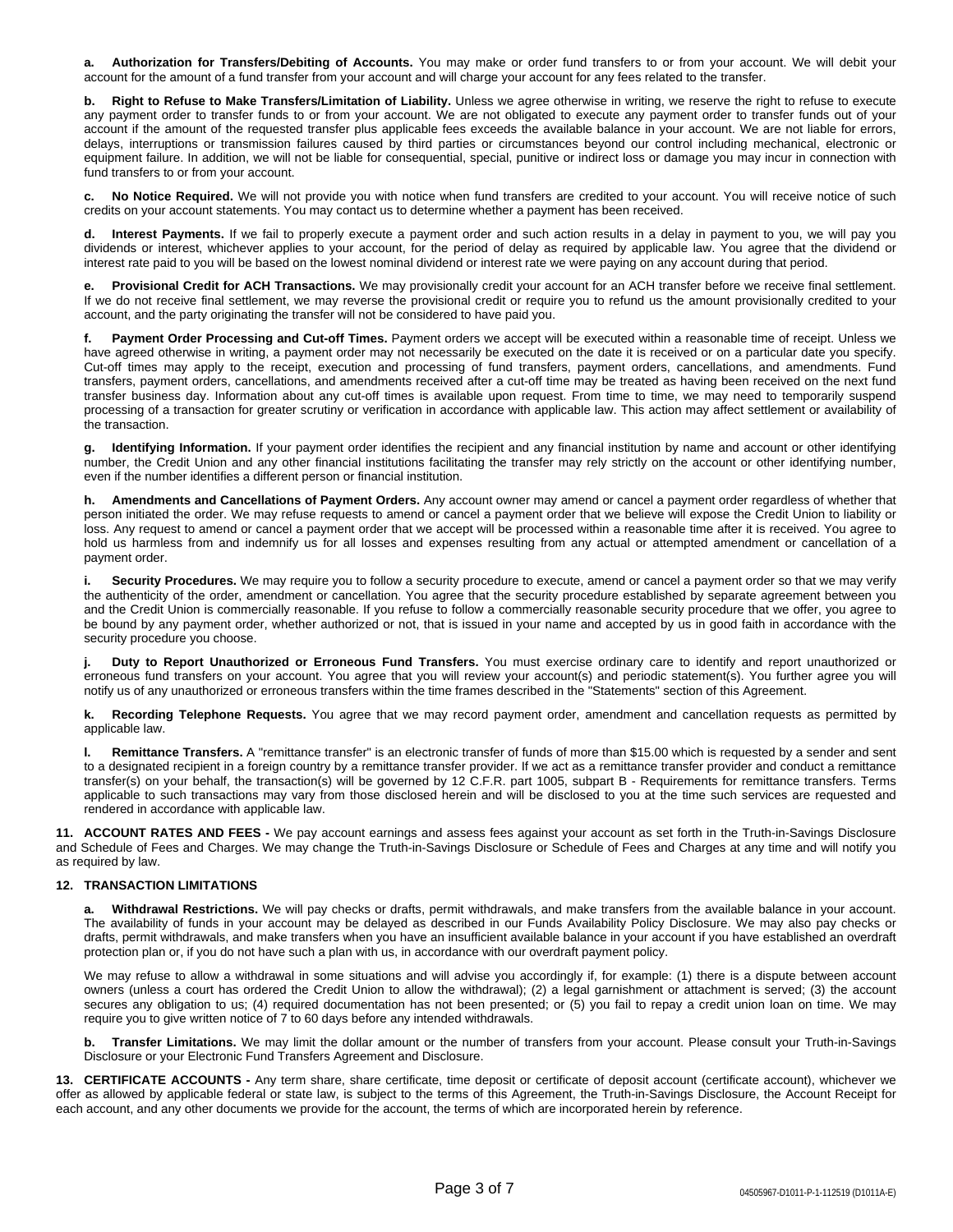# **14. OVERDRAFTS**

**a. Payment of Overdrafts.** If, on any day, the available balance in your share or deposit account is not sufficient to pay the full amount of a check, draft, transaction, or other item, plus any applicable fee, that is posted to your account, we may return the item or pay it, as described below. The Credit Union's determination of an insufficient available account balance may be made at any time between presentation and the Credit Union's midnight deadline with only one review of the account required. We do not have to notify you if your account does not have a sufficient available balance in order to pay an item. Your account may be subject to a fee for each item regardless of whether we pay or return the item. We may charge a fee each time an item is submitted or resubmitted for payment; therefore, you may be assessed more than one fee as a result of a returned item and resubmission(s) of the returned item.

If we offer standard overdraft services, this service allows us to authorize payment for the following types of transactions regardless of whether your share or deposit account has sufficient funds: (1) share drafts/checks and other transactions made using your checking account, except as otherwise described below; (2) automatic bill payments; (3) and ACH transactions. For ATM and one-time debit card transactions, you must affirmatively consent to such coverage. Without your consent, the Credit Union may not authorize and pay an ATM or one-time debit card transaction that will result in insufficient funds in your account. If you have established a service linking your share or deposit account with other individual or joint accounts, you authorize us to transfer funds from another account of yours to cover an insufficient item, including transfers from a share or deposit account, an overdraft line-of-credit account, or other account you so designate. Services and fees for these transactions are shown in the document the Credit Union uses to capture your affirmative consent and the Schedule of Fees and Charges.

Except as otherwise agreed in writing, if we exercise our right to use our discretion to pay such items that result in an insufficiency of funds in your account, we do not agree to pay them in the future and may discontinue coverage at any time without notice. If we pay these items or impose a fee that results in insufficient funds in your account, you agree to pay the insufficient amount, including the fee assessed by us, in accordance with our standard overdraft services or any other service you may have authorized with us or, if you do not have such protections with us, in accordance with any overdraft payment policy we have, as applicable.

**b. How Transactions are Posted to Your Account.** Basically, there are two types of transactions that affect your account: credits (deposits of money into your account) and debits (payments out of your account). It is important to understand how each is applied to your account so that you know how much money you have and how much is available to you at any given time. This section explains generally how and when we post transactions to your account.

**Credits.** Deposits are generally added to your account when we receive them. However, in some cases when you deposit a check, the full amount of the deposit may not be available to you at the time of deposit. Please refer to the Funds Availability Policy Disclosure provided at the time you opened your account for details regarding the timing and availability of funds from deposits.

**Debits.** There are several types of debit transactions. Common debit transactions are generally described below. Keep in mind that there are many ways transactions are presented for payment by merchants, and we are not necessarily in control of when transactions are received.

- **• Checks.** When you write a check, it is processed through the Federal Reserve system. We receive data files of cashed checks from the Federal Reserve each day. The checks drawn on your account are compiled from these data files and paid each day. We process the payments in the order contained in the data file.
- **• ACH Payments.** We receive data files every day from the Federal Reserve with Automated Clearing House (ACH) transactions. These include, for example, automatic bill payments you have authorized. ACH transactions for your account are posted throughout the day in order of receipt.
- **• PIN-Based Debit Card Purchase Transactions.** These are purchase transactions using your debit card for which a merchant may require you to enter your personal identification number (PIN) at the time of sale. They are processed through a PIN debit network. These transactions are similar to ATM withdrawal transactions because the money is usually deducted from your account immediately at the time of the transaction. However, depending on the merchant, a PIN-based transaction may not be immediately presented for payment.
- **• Signature-Based Debit Card Purchase Transactions.** These are purchase transactions using your debit card that are processed through a signature-based network. Rather than entering a PIN, you typically sign for the purchase; however, merchants may not require your signature for certain transactions. Merchants may seek authorization for these types of transactions. The authorization request places a hold on funds in your account when the authorization is completed. The "authorization hold" will reduce your available balance by the amount authorized but will not affect your actual balance. The transaction is subsequently processed by the merchant and submitted to us for payment. This can happen hours or sometimes days after the transaction, depending on the merchant and its payment processor. These payment requests are received in real time throughout the day and are posted to your account when they are received.

The amount of an authorization hold may differ from the actual payment because the final transaction amount may not yet be known to the merchant when you present your card for payment. For example, if you use your debit card at a restaurant, a hold will be placed in an amount equal to the bill presented to you; but when the transaction posts, it will include any tip that you may have added to the bill. This may also be the case where you present your debit card for payment at gas stations, hotels and certain other retail establishments. We cannot control how much a merchant asks us to authorize, or when a merchant submits a transaction for payment.

This is a general description of certain types of transactions. These practices may change, and we reserve the right to pay items in any order we choose as permitted by law.

**c. Understanding Your Account Balance.** Your share draft account has two kinds of balances: the actual balance and the available balance. Your actual balance reflects the full amount of all deposits to your account as well as payment transactions that have been posted to your account. It does not reflect checks you have written and are still outstanding or transactions that have been authorized but are still pending. Your available balance is the amount of money in your account that is available for you to use. Your available balance is your actual balance less: (1) holds placed on deposits; (2) holds on debit card or other transactions that have been authorized but are not yet posted; and (3) any other holds, such as holds related to pledges of account funds and minimum balance requirements or to comply with court orders. We use your available balance to determine whether there are sufficient funds in your account to pay items, including checks and drafts, as well as ACH, debit card and other electronic transactions. Pending transactions and holds placed on your account may reduce your available balance and may cause your account to become overdrawn regardless of your actual balance. In such cases, subsequent posting of the pending transactions may further overdraw your account and be subject to additional fees. You should assume that any item which would overdraw your account based on your available balance may create an overdraft. You may check your available balance online at www.ptofcu.org, at an ATM, by visiting a credit union branch or by calling us at 571-272-0350.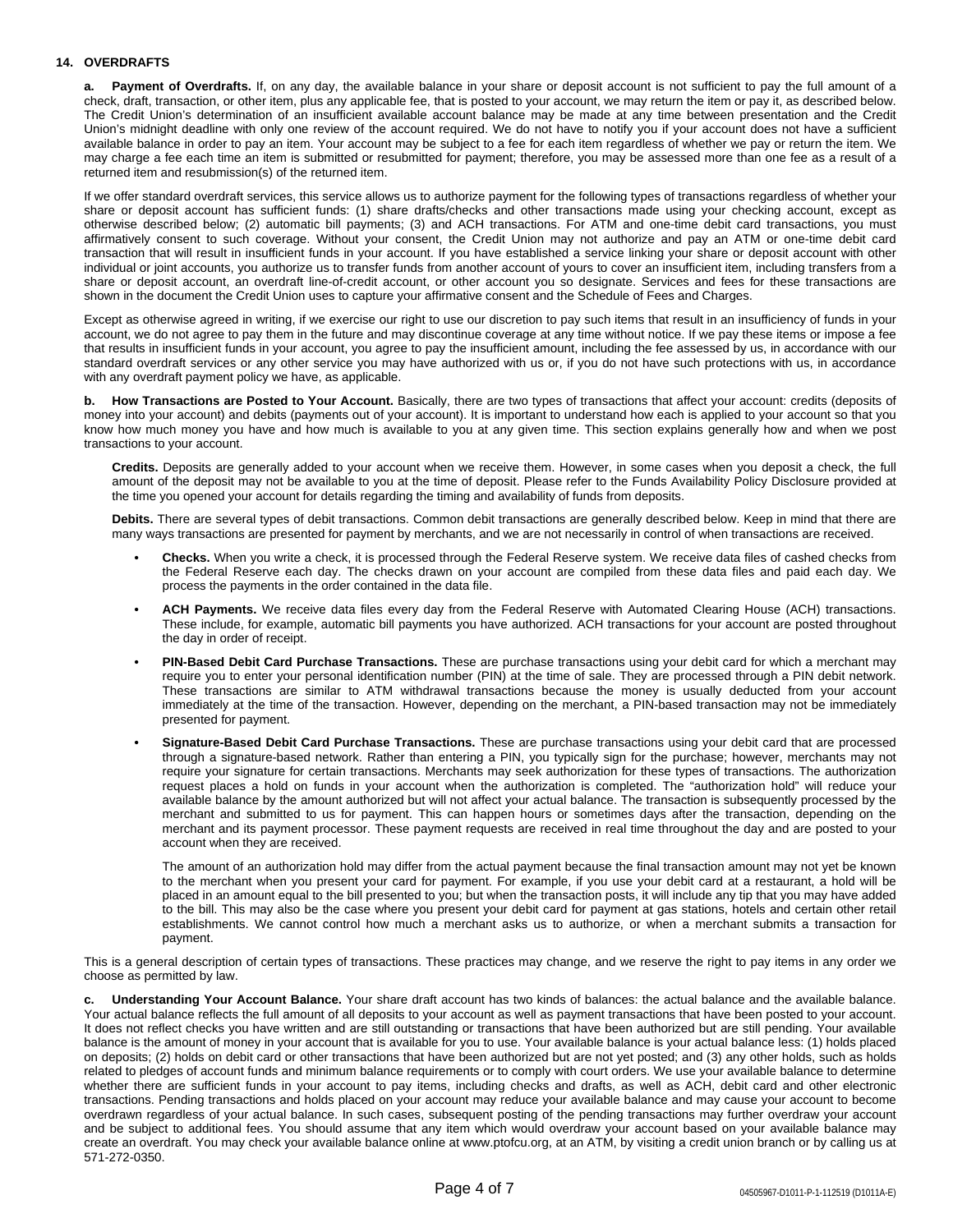**15. POSTDATED AND STALEDATED CHECKS OR DRAFTS -** You agree not to issue any check or draft that is payable on a future date (postdated). If you do draw or issue a check or draft that is postdated and we pay it before that date, you agree that we shall have no liability to you for such payment. You agree not to deposit checks, drafts, or other items before they are properly payable. We are not obligated to pay any check or draft drawn on your account that is presented more than six months past its date; however, if the check or draft is paid against your account, we will have no liability for such payment.

# **16. STOP PAYMENT ORDERS**

**a. Stop Payment Order Request.** Any owner may request a stop payment order on any check or draft drawn on the owner's account. To be binding, the order must accurately describe the check or draft, including the exact account number, check or draft number, and amount of the check or draft. This exact information is necessary for the Credit Union to identify the check or draft. If we receive incorrect or incomplete information, we will not be responsible for failing to stop payment on the check or draft. In addition, we must receive sufficient advance notice of the stop payment order to allow us a reasonable opportunity to act on it. If we recredit your account after paying a check or draft over a valid and timely stop payment order, you agree to sign a statement describing the dispute with the payee, to assign to us all of your rights against the payee or other holders of the check or draft, and to assist us in any legal action.

Stop payment orders for preauthorized debit transactions from your account are governed by Regulation E. Please refer to the Electronic Fund Transfers Agreement and Disclosure for rules regarding stop payments on preauthorized debit transactions.

**b. Duration of Order.** You may make an oral stop payment order which will lapse within 14 calendar days unless you confirm it in writing, or in a record if allowed by applicable law, within that time. A written stop payment order is effective for six months and may be renewed for additional sixmonth periods by submitting a renewal request in writing, or in a record if allowed by applicable law, before the stop payment order then in effect expires. We do not have to notify you when a stop payment order expires.

**c. Liability.** Fees for stop payment orders are set forth in the Truth-in-Savings Disclosure or Schedule of Fees and Charges. You may not stop payment on any certified check, cashier's check, teller's check, or any other check, draft, or payment guaranteed by us. Although payment of an item may be stopped, you may remain liable to any item holder, including us. You agree to indemnify and hold the Credit Union harmless from all costs, including attorney's fees and all damages or claims related to our refusal to pay an item, as well as claims of any joint account owner or of any payee or endorsee for failing to stop payment of an item as a result of incorrect information provided by you.

**17. CREDIT UNION LIABILITY -** If we do not properly complete a transaction according to this Agreement, we will be liable for your losses or damages not to exceed the amount of the transaction, except as otherwise provided by law. We will not be liable if, for example: (1) your account contains an insufficient available balance for the transaction; (2) circumstances beyond our control prevent the transaction; (3) your loss is caused by your or another financial institution's negligence; or (4) your account funds are subject to legal process or other claim. We will not be liable for consequential damages, except liability for wrongful dishonor. We are not responsible for a check or draft that is paid by us if we acted in a commercially reasonable manner and exercised ordinary care. We exercise ordinary care if our actions or nonactions are consistent with applicable state law, Federal Reserve regulations and operating letters, clearinghouse rules, and general financial institution practices followed in the area we serve. You grant us the right, in making payments of deposited funds, to rely exclusively on the form of the account and the terms of this Agreement. Any conflict regarding what you and our employees say or write will be resolved by reference to this Agreement.

**18. CHECKS OR DRAFTS PRESENTED FOR PAYMENT IN PERSON -** We may refuse to accept any check or draft drawn on your account that is presented for payment in person. Such refusal shall not constitute a wrongful dishonor of the check or draft, and we shall have no liability for refusing payment. If we agree to cash a check or draft that is presented for payment in person, we may require the presenter to pay a fee. Any applicable check or draft cashing fees are stated in the Schedule of Fees and Charges.

**19. REMOTELY CREATED CHECKS OR DRAFTS -** For purposes of this paragraph, "account" means a transaction account, credit account, or any other account on which checks or drafts may be drawn. A remotely created check or draft is a check or draft created by someone other than the person on whose account the check or draft is drawn. A remotely created check or draft is generally created by a third party payee as authorized by the owner of the account on which the check or draft is drawn. Authorization is usually made over the telephone or through online communication. The owner of the account does not sign a remotely created check or draft. In place of the owner's signature, the remotely created check or draft usually bears a statement that the owner authorized the check or draft or bears the owner's printed or typed name. If you authorize a third party to draw a remotely created check or draft against your account, you may not later revoke or change your authorization. It is your responsibility to resolve any authorization issues directly with the third party. We are not required to credit your account and may charge against your account any remotely created check or draft for which the third party has proof of your authorization.

**20. PLEDGE, RIGHT OF OFFSET AND STATUTORY LIEN -** Unless prohibited by law, you pledge and grant as security for all obligations you may have now or in the future, except obligations secured by your principal residence, all shares and dividends and all deposits and interest, if any, in all accounts you have with us now and in the future. If you pledge a specific dollar amount in your account(s) for a loan, we will freeze the funds in your account(s) to the extent of the outstanding balance of the loan or, if greater, the amount of the pledge if the loan is a revolving loan. Otherwise, funds in your pledged account(s) may be withdrawn unless you are in default. You agree we have the right to offset funds in any of your accounts against the obligation owed to us. Federal or state law (depending upon whether we have a federal or state charter) gives us a lien on all shares and dividends and all deposits and interest, if any, in accounts you have with us now and in the future. Except as limited by federal or state law, the statutory lien gives us the right to apply the balance of all your accounts to any obligation on which you are in default. After you are in default, we may exercise our statutory lien rights without further notice to you.

Your pledge and our statutory lien rights will allow us to apply the funds in your account(s) to what you owe when you are in default, except **as limited by federal or state law.** If we do not apply or offset the funds in your account(s) to satisfy your obligation, we may place an administrative freeze on your account(s) in order to protect our statutory lien rights and may apply or offset the funds in your account(s) to the amount you owe us at a later time. The statutory lien and your pledge do not apply to any Individual Retirement Account or any other account that would lose special tax treatment under federal or state law if given as security. By not enforcing our right to apply or offset funds in your account(s) to your obligations that are in default, we do not waive our right to enforce these rights at a later time.

**21. LEGAL PROCESS -** If any legal action is brought against your account, we may pay out funds according to the terms of the action or refuse any payout until the dispute is resolved, as permitted by law. Any expenses or attorney fees we incur responding to legal process may be charged against your account without notice, unless prohibited by law. Any legal process against your account is subject to our lien and security interest.

**22. ACCOUNT INFORMATION -** Upon request, we will give you the name and address of each agency from which we obtain a credit report regarding your account. We agree not to disclose account information to third parties except when: (1) it is necessary to complete a transaction; (2) the third party seeks to verify the existence or condition of your account in accordance with applicable law; (3) such disclosure complies with the law or a government agency or court order; or (4) you give us written permission.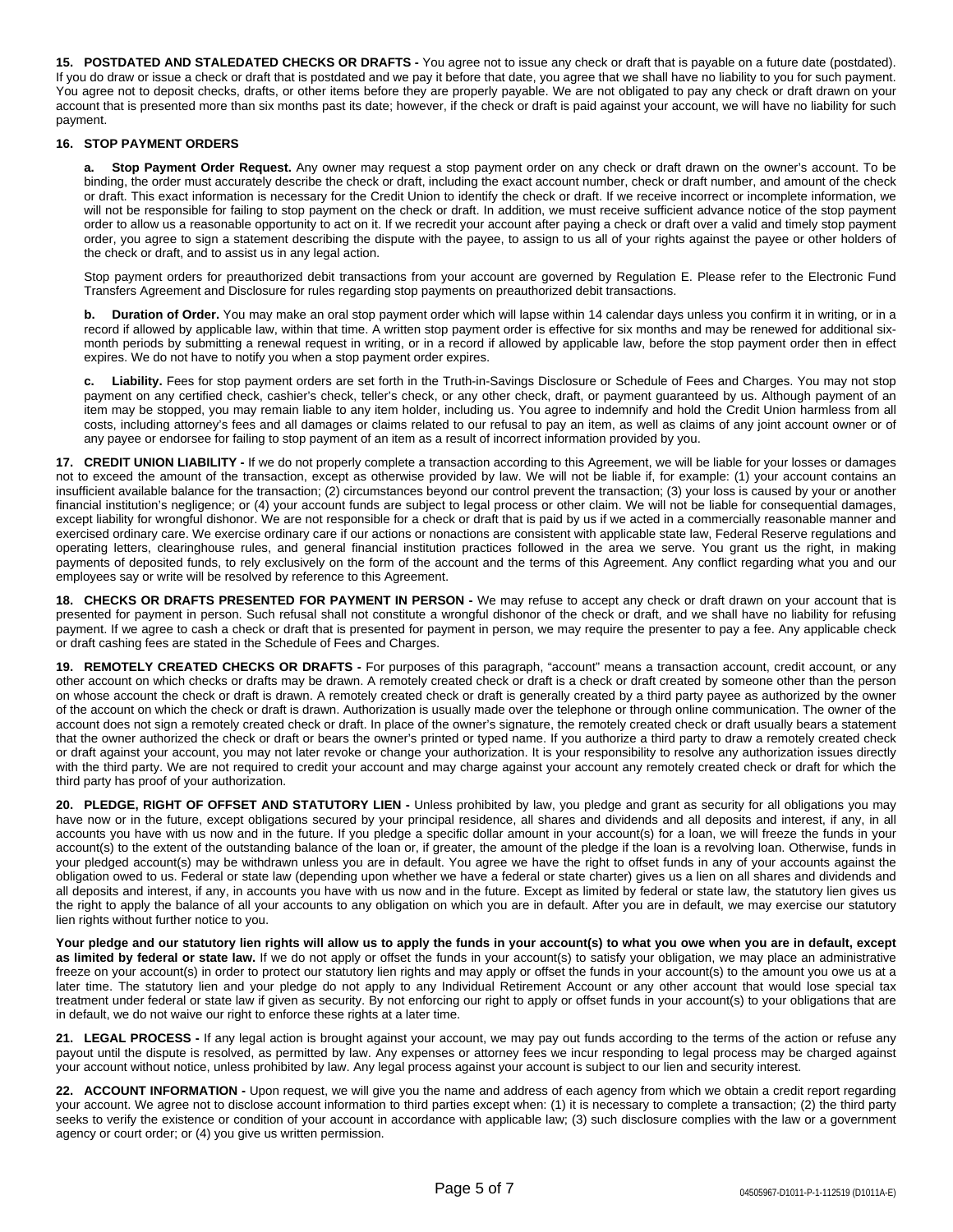# **23. NOTICES**

**a. Name or Address Changes.** You are responsible for notifying us of any name or address change. The Credit Union is only required to attempt to communicate with you at the most recent address you have provided to us. We may require all name and address changes to be provided in writing. If we attempt to locate you, we may impose a service fee as set forth in the Truth-in-Savings Disclosure or Schedule of Fees and Charges.

**b. Notice of Amendments.** Except as prohibited by applicable law, we may change the terms of this Agreement at any time. We will notify you, in a manner we deem appropriate under the circumstances, of any changes in terms, rates or fees as required by law. We reserve the right to waive any terms of this Agreement. Any such waiver shall not affect our right to future enforcement.

**c. Effect of Notice.** Any written notice you give us is effective when we receive it. Any written notice we give to you is effective when it is provided electronically or is deposited in the U.S. mail, postage prepaid and addressed to you at your statement mailing address, and will be effective whether or not received by you. Notice to any account owner is considered notice to all account owners.

**d. Electronic Notices.** If you have agreed to receive notices electronically, we may send you notices electronically and discontinue mailing paper notices to you until you notify us that you wish to reinstate receiving paper notices.

**24. TAXPAYER IDENTIFICATION NUMBER AND BACKUP WITHHOLDING -** You agree that we may withhold taxes from any dividends or interest earned on your account as required by federal, state or local law or regulations. Your failure to furnish a correct Taxpayer Identification Number (TIN) or meet other requirements may result in backup withholding. If your account is subject to backup withholding, we must withhold and pay to the Internal Revenue Service a percentage of dividends, interest, and certain other payments. If you fail to provide your TIN within a reasonable time we may close your account and return the balance to you, less any applicable service fees.

#### **25. STATEMENTS**

**a. Contents.** If we provide a periodic statement for your account, you will receive a periodic statement that shows the transactions and activity on your account during the statement period as required by applicable law. If a periodic statement is provided, you agree that only one statement is necessary for joint accounts. For share draft or checking accounts, you understand and agree that your original check or draft, when paid, becomes property of the Credit Union and may not be returned to you, but copies of the check or draft may be retained by us or by payable-through financial institutions and may be made available upon your request. You understand and agree that statements are made available to you on the date they are mailed to you or, if you have requested, on the date they are made available to you electronically. You also understand and agree that checks, drafts, or copies thereof are made available to you on the date the statement is mailed to you or is provided to you electronically, even if the checks or drafts do not accompany the statement.

**b.** Examination. You are responsible for promptly examining each statement upon receiving it and reporting any irregularities to us. If you fail to report any irregularities such as forged, altered, unauthorized, unsigned, or otherwise fraudulent items drawn on your account, erroneous payments or transactions, or other discrepancies that are reflected on your statement within 33 days of the date we sent or otherwise provided the statement to you, we will not be responsible for your loss. We also will not be liable for any items that are forged or altered in a manner not detectable by a reasonable person, including the unauthorized use of facsimile signature equipment.

Unauthorized electronic fund transfers governed by Regulation E are subject to different reporting periods. Please refer to the Electronic Fund Transfers Agreement and Disclosure for reporting requirements pertaining to electronic fund transfers.

**c. Notice to Credit Union.** You agree that the Credit Union's retention of checks or drafts does not alter or waive your responsibility to examine your statements or the time limit for notifying us of any errors. The statement will be considered correct for all purposes, and we will not be liable for any payment made or charge to your account unless you notify us in writing within the above time limit for notifying us of any errors. If you fail to receive a periodic statement, you agree to notify us within 14 days of the time you regularly receive a statement.

Address. If we mail you a statement, we will send it to the last known address shown in our records. If you have requested to receive your statement electronically, we will send the statement or notice of statement availability to the last e-mail address shown in our records.

**26. INACTIVE ACCOUNTS -** As allowed by applicable law, we may classify your account as inactive or dormant and assess a fee if you have not made any transactions in your account over a specified period of time. The period of inactivity, the fee for servicing an inactive or dormant account, and the minimum balance required to avoid the service fee, if any, are set forth in our Schedule of Fees and Charges. You authorize us to transfer funds from another account of yours to cover any service fees, if applicable. To the extent allowed by law, we reserve the right to transfer the account funds to an account payable or reserve account and to suspend any further account statements. If a deposit or withdrawal has not been made on the account and we have had no other sufficient contact with you within the period specified by state law, the account will then be presumed to be abandoned. Funds in abandoned accounts will be reported and remitted in accordance with state law. Once funds have been turned over to the state, we have no further liability to you for such funds. If you choose to reclaim such funds, you must apply to the appropriate state agency.

**27. SPECIAL ACCOUNT INSTRUCTIONS -** You may request that we facilitate certain trust, will, or court-ordered account arrangements. However, because we do not give legal advice, we cannot counsel you as to which account arrangement most appropriately meets the specific requirements of your trust, will, or court order. If you ask us to follow any instructions that we believe might expose us to claims, lawsuits, expenses, liabilities, or damages, whether directly or indirectly, we may refuse to follow your instructions or may require you to indemnify us or post a bond or provide us with other protection. We may require that account changes requested by you, or any account owner, such as adding or closing an account or service, be evidenced by a signed Account Change Card or other document which evidences a change to an account and accepted by us.

**28. TERMINATION OF ACCOUNT -** We may terminate your account at any time without notice to you or may require you to close your account and apply for a new account if, for example: (1) there is a change in owners or authorized signers; (2) there has been a forgery or fraud reported or committed involving your account; (3) there is a dispute as to the ownership of the account or of the funds in the account; (4) any checks or drafts are lost or stolen; (5) there are excessive returned unpaid items not covered by an overdraft protection plan; (6) there has been any misrepresentation or any other abuse of any of your accounts; (7) we reasonably deem it necessary to prevent a loss to us; or (8) as otherwise permitted by law. You may terminate an individual account by giving written notice. We reserve the right to require the consent of all owners to terminate a joint account. We are not responsible for payment of any check, draft, withdrawal, transaction, or other item after your account is terminated; however, if we pay an item after termination, you agree to reimburse us.

**29. TERMINATION OF MEMBERSHIP; LIMITATION OF SERVICES -** You may terminate your membership by giving us written notice or by withdrawing your minimum required membership share, if any, and closing all of your accounts. You may be expelled from membership for any reason consistent with the Credit Union's bylaws and as allowed by applicable law. We may restrict account access and services without notice to you when your account is being misused; you have demonstrated conduct which is abusive in nature; as outlined in any policy we have adopted regarding restricting services; or as otherwise permitted by law.